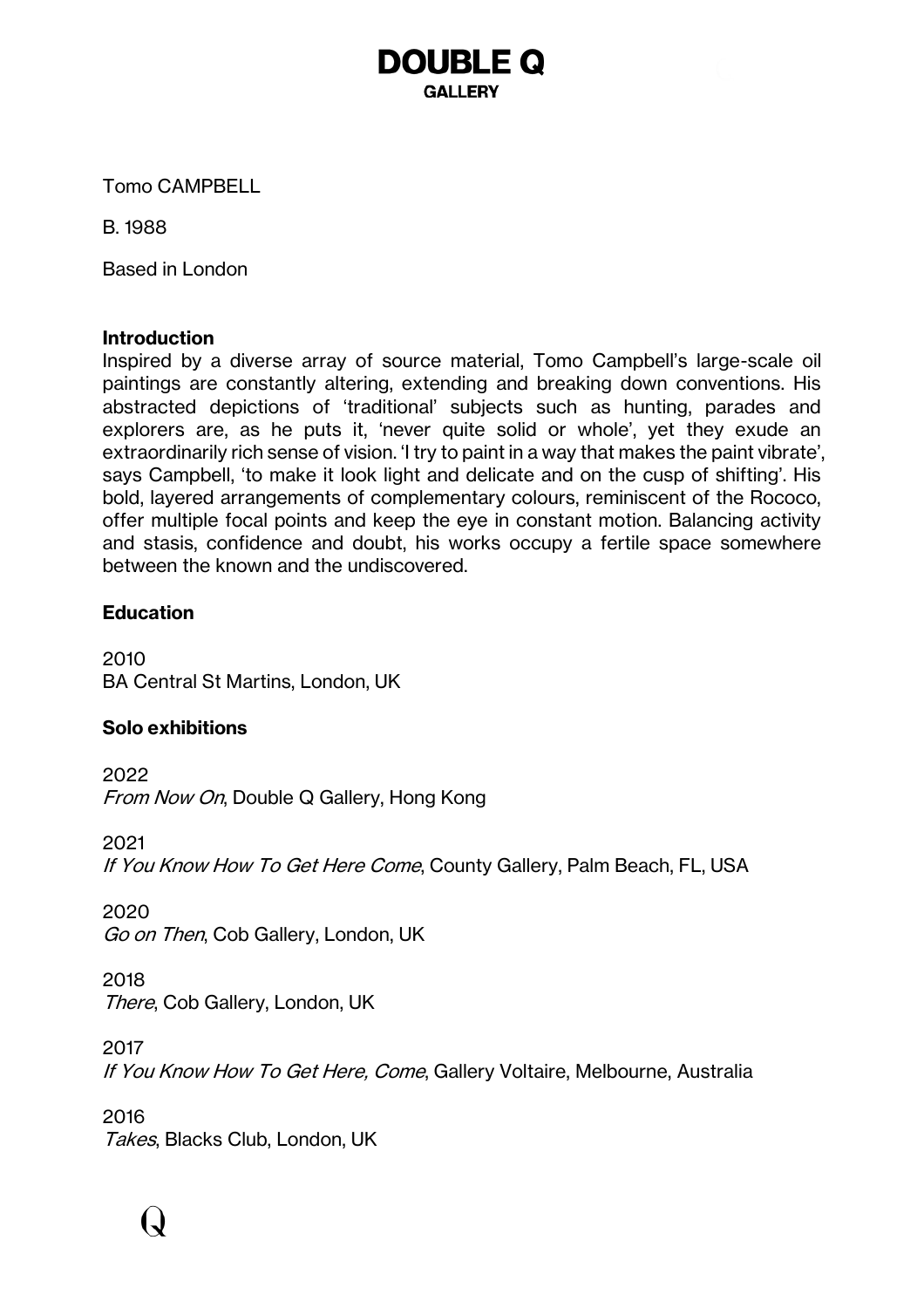### **Group exhibitions**

2021 Untitled Art, Miami, USA

2018 Veil, Arusha Gallery, Edinburgh, Scotland

2017 Glimpse (curated by Tomo Campbell), Golborne Gallery, London, UK Dallas Art Fair, Texas, USA

2016 Glorious Abandon, Dynamite Projects, Redhill, UK

2015 Collections, Palm Tree Gallery, London, UK Phototaxis, Blacks, London, UK

2013 Dead Breaths, 8 Duke Street, London, UK

2012 Summer Show, Rushgrove House, London, UK

2010 In Bloom, Motion Gallery, London, UK

# **Press (selected)**

2021 Tomo Campbell | Artists in their Studio, Emily Tobin, House & Garden

2020

In the studio with Tomo Campbell, Emergent Magazine Celebrating the Ambiguous: Tomo Campbell's Go on Then at Cob Gallery, Jamie Johnson, Credit Cob Gallery & AMI in Conversation Mon ami | Alexandre Mattiussi and Tomo Campbell on their latest shows, Port Tomo Campbell and Alexandre Mattiussi in 'One Day, Before', Frieze Tomo Campbell, AMI, Cob Gallery and Frieze to release film celebrating creative collaboration, and host digital live EV, Mark Westall, FAD Magazine Luke Edward Hall | How to curate your own art collection, Luke Edward Hall, Financial Times